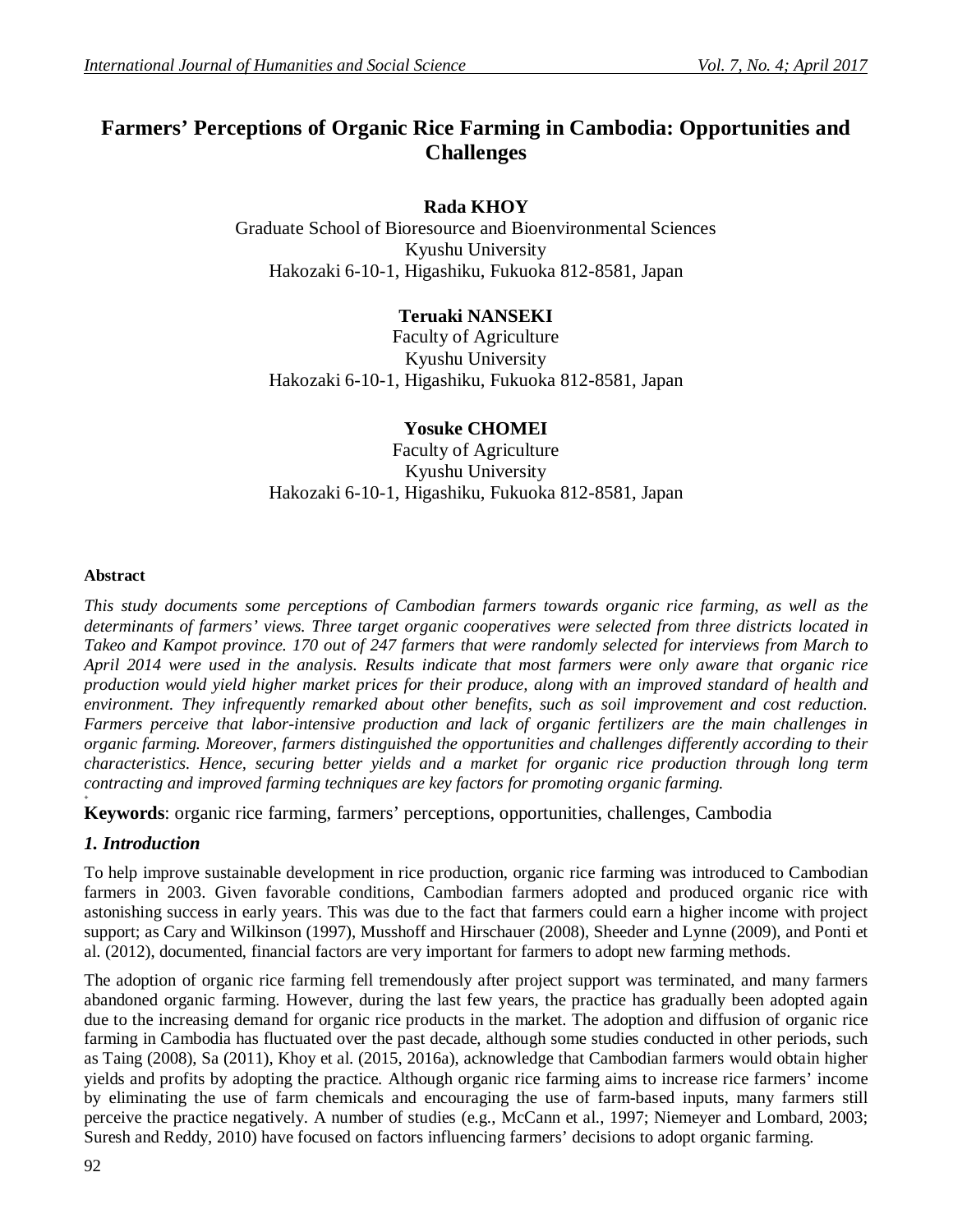They suggest that various economic, technical and institutional factors are influential determinants. The acceptance of new technologies can result from farmers' concerns, so farmers may view a farming system differently, based on their preferences, resources, and constraints (Bellon, 2001). Therefore, a farmer's perspective towards new technology is a critical tool in developing an effective strategy.

While there are many studies that have tried to access the impacts as well as the determinants of adoption of organic rice farming in Cambodia, none examines farmers' perception towards it. Hence, this article aims to identify Cambodian farmers' perception of opportunities and challenges with respect to organic rice farming and its determinants.

#### *2. Methodology*

#### **2.1. Study sites**

Three districts were targeted as study sites: Chum Kiri, Chhuk, and Tram Kak; the first two are located in Kampot province and the third in Takeo province. The above areas, which border each other, were selected because they have similar characteristics in terms of social and economic backgrounds, and organic rice cooperatives had been previously established in them. Those cooperatives were Srer Cheng Organic Agriculture Development Cooperative, Chhuk Organic Agriculture Development Cooperative, and Trapaing Sronger Agriculture Development Cooperative located in Chum Kiri, Chhuk, and Tram Kak districts, respectively.

#### **2.2. Sampling and data collection**

Organic and conventional farmers were randomly selected from each study area for face-to-face interviews using a specially-designed questionnaire. Farmers were asked to give opinions about organic rice farming with respect to its opportunities and challenges. We provided a list of opportunities and challenges of organic rice farming, and asked farmers to select as many of them as possible (Table 1). We conducted a field survey on 247 farmers during March and April 2014, but only 170 responses were used in the analysis, of which 150 respondents (84 organic farmers; 66 conventional farmers) provided their opinions about opportunities, and 154 respondents (84 organic farmers and 70 conventional farmers), about challenges.

#### **2.3. Data analysis**

We used descriptive statistics to summarize the results of opportunities and challenges facing organic rice farmers. To assess the determinants of farmers' perceptions, we employed a multivariate probit regression using the simulated maximum likelihood method proposed by Cappellari and Jenkins (2003). Because Stata is not able to accurately estimate tri-variate and higher-dimensional normal distributions, and the computations were based on standard linear numerical approximations, the results could be subject to inefficient or poor estimation (Hajivassiliou and Ruud, 1994). Simulation-based methods are thus regarded as better approach (Stern, 1997; Gourieroux and Monfont, 1996; Greene, 2003).

Consider the M-equation multivariate probit model, specified as:

 $y_{im}^* = \beta_m X_{im} + \varepsilon_{im}$  ;  $m = 1,...,M$ *yim= 1 if yim \* > 0 and 0 otherwise*

Where

*y* is the dependent variable for the *i*th farmer (when choosing opportunities and challenges),

*X* is independent variables (listed in table 2),

*β* is the regression coefficient to be estimated,

 $\varepsilon_{im}$ ,  $m = 1, \ldots, M$  are error terms, normally-distributed as multivariate, with a mean of 0, and variance–covariance matrix *V*, where *V* has a value of 1 on the leading diagonal and correlations  $\rho_{ik} = \rho_{ki}$  as off-diagonal elements. For details of the estimation simulated under maximum likelihood, refer to Cappellari and Jenkins (2003).

#### **2.4. Data variables and their definition**

Many studies have documented the benefits and challenges of organic farming (Morgera et al., 2012; Kristiansen et al., 2006; Schneeberger et al., 2002; Niemeyer and Lombard, 2003). Specifically, COrAA (2011), Sa (2008) and Taing (2008) have proposed the potential and challenges of organic rice farming in Cambodia.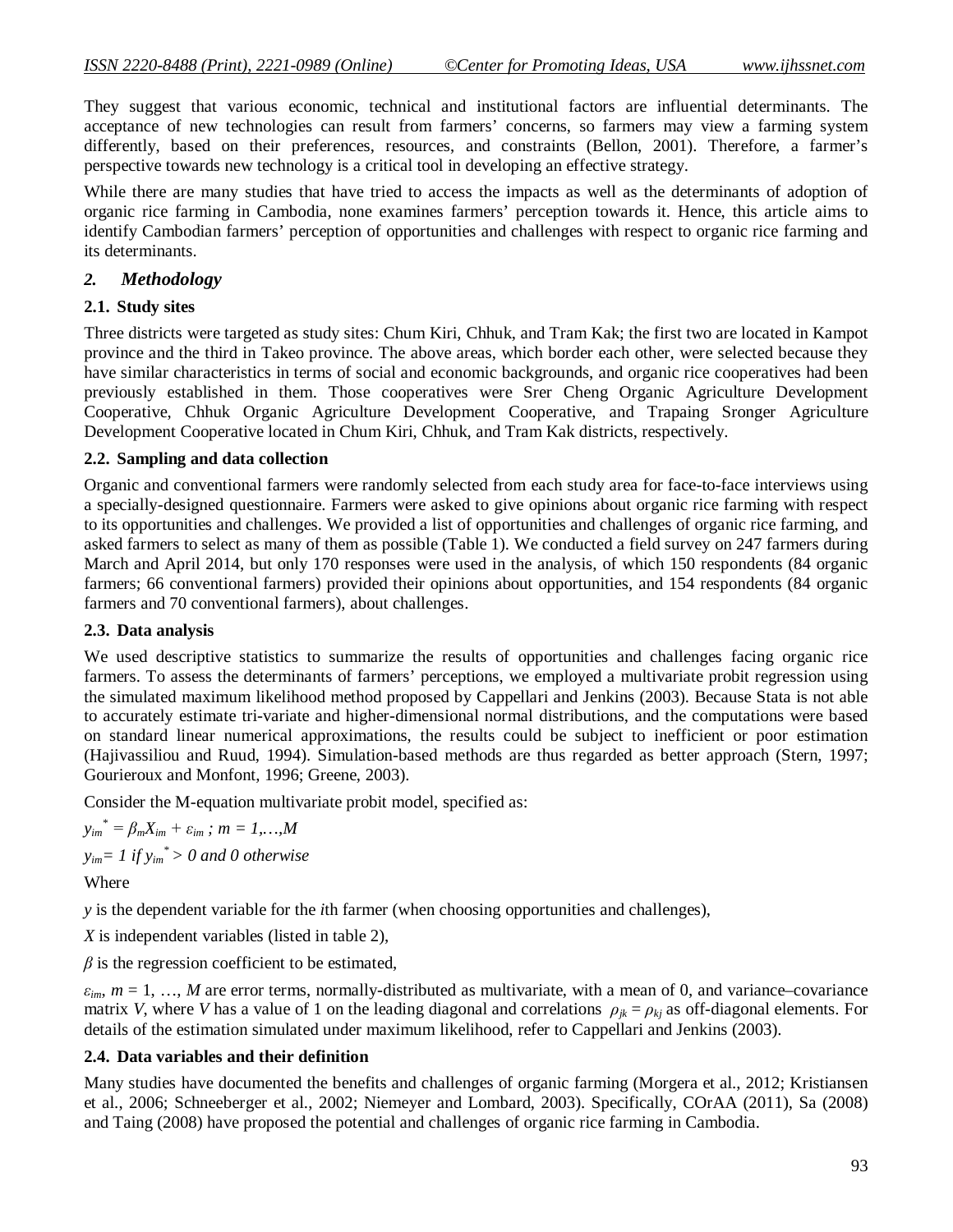Based on the literature reviewed, we created a list of opportunities and challenges for organic rice farming to ask for farmers' perceptions (Table 1).

Table 1. List of opportunities and challenges for organic rice farming

All variables used in the multivariate probit regression are shown in Table 2. The details of the name, definition, and unit for each variable are indicated. In the analysis, farmers' perceptions of opportunities and challenges are regarded as a dependent variable. We included 10 independent variables. *Adopter* is included to assess the different perceptions of the two groups. *Age, gender* and *education* are regarded as farmers' characteristics; *farming labor, rice field* and *other farming* are included as farm characteristics; and *house size, off farm* and *owntractor* pertain to economic situations.

Table 2. Description of variables included in the regression analysis

## *3. Results and Discussion*

#### **3.1. Descriptive results**

Table 3 presents farmers' socio-economic characteristics and the comparison between organic and conventional farmers. The results show that sample farmers belong to the middle-aged group (average age 46 years old), and 90.6 percent of farms sampled were male-headed. They have low education levels, with an average of six years of schooling—a fact that imposes a challenge for researchers when introducing them to modern technology. However, by comparison, organic farmers have more years of schooling compared to conventional farmers. Hence, educational level played an important role influencing farmers' decisions on organic farming adoption.

The average active laborers in each household is 2.8 people, suggesting that most households lack adequate labor for rice farming, which is regarded as being labor intensive. With an average rice field size of 1.06 hectares per household, it is difficult to introduce organic farming to farmers since organic farmers tend to own larger fields. This factor influences whether farmers choose to conduct organic farming because they are able to allocate some parcels to organic farming if they own more land. Results also show that only 28.8 percent of farmers cultivated other crops besides rice, and organic farmers have a significantly higher percentage than conventional farmers (44 percent compared to 14 percent). It can be a challenge for farmers who only produce rice to adopt organic farming since other cropping systems may provide them more sources of organic matter to apply in their organic field.

The average square meters of a farmer's house, which is used as an indicator of farmers' wealth, is 38.7 square meters, and there is no significant size difference between organic and conventional farmers. Results indicate that 21.2 percent of farmers engaged in off-farm activities, with 26.2 percent and 16.3 percent pertaining to organic and conventional farmers, respectively. Only 20 percent of farmers have a tractor. Since organic farming requires a good level of land preparation, a tractor is very useful for organic farming. However, the results indicate that there is no difference between organic and conventional farmers. Descriptive results suggest that organic farmers face better conditions, which are favorable for conducting organic farming.

Table 3. Characteristics and comparison between organic and conventional farmers

## **3.2. Farmers' perception of organic rice farming**

This section presents farmers' perceptions towards organic rice farming. As mentioned in the methodology section, a list of opportunities and challenges was provided to farmers to select among based on their perception. Figure 1 shows the perception of farmers towards the advantages of conducting organic rice farming, which we used to categorize farmers into three groups: pool sample, organic farmers, and conventional farmers. In the pool sample, farmers believed that price premiums, health and environmental benefits, and market opportunities, comprising 82.7 percent, 50 percent, and 29.3 percent, respectively, provided the greatest benefits. Over 80 percent of farmers responded that they would obtain higher prices from organic products, consistent with the finding of Cary and Wilkinson (1997), Sheeder and Lynne (2009), and Ponti et al. (2012). They documented that economic factors are very important to farmers in developing countries when considering whether to adopt organic farming.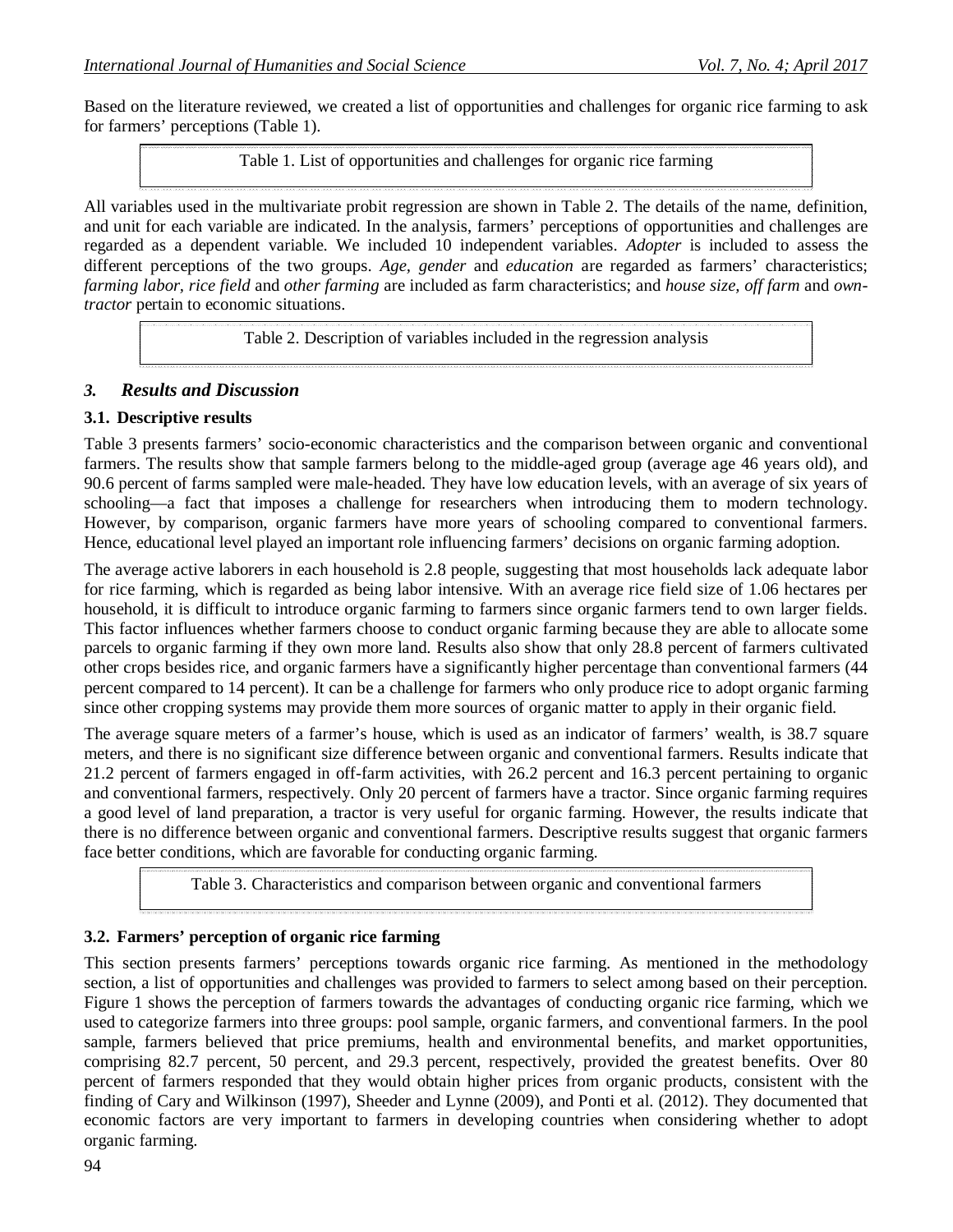On the other hand, fewer farmers perceive soil improvement, cost reduction, and yield premium as opportunities arising from organic farming (Figure 1). Even some empirical studies such as Sa (2011) and Khoy et al. (2016a) suggested that farmers could obtain higher yield and reduce production cost by shifting to organic farming; yet most farmers unable to realize such opportunities. This is due to the poorer yield performance during the threeyear transaction period, and the deficiency of farm records. This result is in contrast to Piadozo et al. (2014), who suggested that lower cost and improved soil fertility were the most important advantages perceived by Filipino rice farmers.

To distinguish the perception between organic and conventional farmers, separated results are also shown in Figure 1. They indicate that there are some perception differences between organic and conventional farmers. Akin to the pool sample, conventional farmers acknowledge price premium, market opportunities, and health or environmental benefits as organic farming opportunities, while soil improvement, cost reduction, and yield premium receive a lower percentage of recognition. Price premiums and health or environmental benefits are still the most important benefits perceived by organic farmers. Interestingly, organic farmers perceive soil improvement and cost reduction in shares as high as 32.1 percent and 36.9 percent, respectively, suggesting that organic farmers could realize significant advantages in these terms by adopting organic farming. Surprisingly, few organic farmers believe that yield premium and market opportunities are among the advantages of organic farming, since they experience yearly yield and market fluctuations.

Figure 1. Farmers' perception of opportunities towards organic rice farming

Figure 2 presents the perception of farmers regarding the challenges of organic rice farming. Results indicate that intensive labor (46.8%), lack of organic fertilizer (44.2%), and market instability (40.3%) are the most important challenges perceived by farmers in the pool sample. This finding is in line with Khaledi et al. (2011), who revealed that Canadian farmers were not adopting organic farming due to a lack of market opportunity and additional labor requirements for organic products. Njeru (2015) also suggested that labor intensity and inadequate market incentives were among the most important challenges of organic farming in Kenya. Hossain (2012) documented that lower availability of organic fertilizer was one of the main problems for farmers in conducting organic farming. Nevertheless, farmers do not perceive weeds, yield, and documentation as problems associated with organic farming. Although weeds are generally believed to be one of the most important issues for organic farming, farmers in study areas are able to control them effectively. Conversely, Hall and Rhoades (2009) documented that Ohio grain farmers regarded higher weed infestation, lower yield, and higher pest infestation as the main barriers to growing organic crops. Moreover, Piadozo et al. (2014), Conrado (2010), and Malab (2011) suggested that dealing with documentation limited the adoption of organic vegetable farming in the Philippines, which is inconsistent with our findings.

While organic farmers acknowledge that labor-intensive practice (52.4%), lack of organic fertilizer (41.7%) and insect/disease issues (34.5%) were the key issues in organic rice farming, conventional farmers believe that market instability (62.9%), lack of organic fertilizer (47.1%), and labor-intensive requirements (40%) were the greatest obstacles. The different perceptions of market instability between organic and conventional farmers suggest that conventional farmers have a negative opinion toward the organic market because there is no longterm contract for organic produce. Although organic contract farming has existed, the contract is only written on a one-year basis. Since there is a limited supply of family labor, mainly due to broad immigration to urban areas for better job opportunities, lack of a domestic market, and lack of sources for organic matter, farmers find it hard to conduct organic rice farming.

Figure 2. Farmers' perceptions of challenges towards organic rice farming

## **3.3. Determinants of farmers' perceptions**

The relationship between farmers' characteristics and their perceptions is revealed in this section. Table 4 shows the determinants of farmers' perceptions of opportunities from organic rice farming. Results indicate that organic farmers are more likely to recognize the importance price premium, soil improvement, cost reduction, and health or environmental benefits, but less likely to consider market opportunities to be the main advantage of organic farming. As mentioned earlier, organic farmers are highly aware of the advantages of conducting organic farming, and they realize that market opportunities from organic farming are low due to yearly market demand fluctuations.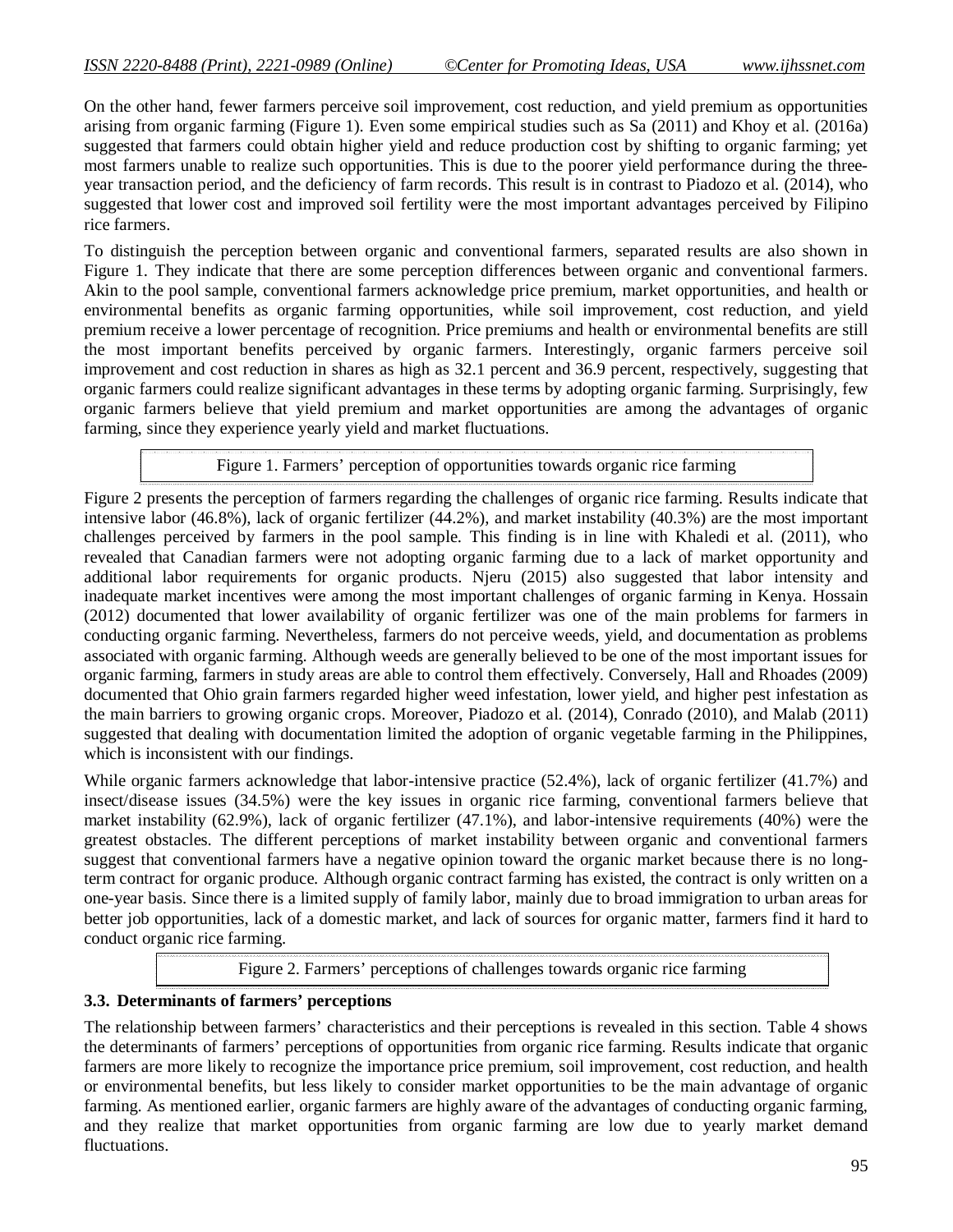Older farmers tend to select soil improvement and health or environmental benefits as outcomes from organic farming opportunities, while they are less likely to select yield premium. Older farmers have longer experience in farming, so they may be aware of the benefit of conducting organic farming in terms of soil and health or environmental improvement. However, they still have a negative opinion about the yield from organic farming because older farmers are risk averse and always hold negative views of new farming ideas (Khanna, 2001). More educated farmers are likely to select soil improvement as a main benefit of organic farming, but they are less likely to accept that organic farming can provide a yield premium. Certainly, more educated farmers are usually able to obtain a general knowledge about organic farming through various sources of information, which always mention soil improvement and yield problems associated with organic farming. However, even if they have a negative opinion about yield premium, they are able to realize other benefits, which many studies (e.g., Azam, 2015; Koesling et al., 2008; Mzoughi, 2011) document, suggesting that more education might lead farmers to adopt new farming practices.

The size of the rice field is negatively associated with the selection of soil improvement, indicating that farmers who own larger rice fields face difficulties in maintaining their soil nutrients when conducting organic farming. Khoy et al. (2016b), and Islam et al. (2011) acknowledged that rice farmers are not able to obtain higher efficiency scores when the fields are larger, perhaps leading them to generate some negative opinions about organic farming. In addition, farmers that grow other crops, have a negative view about cost reduction and market opportunity from organic rice farming. Undoubtedly, organic farming would reduce cost of chemical inputs used, but it would also increase the farmers' labor inputs. This would be less favorable to farmers who engage in many agricultural activities, since they would have to manage their labor resources, increasing the cost of labor. Yearly market demand fluctuations might also lead them to have a negative perception of market opportunity.

House size is positively correlated with the recognition of health or environmental benefits. Since house size is a wealth indicator, the result implies that richer farmers are likely to care about their health and environment. Chouichom and Yamao (2010) explained that farmers in developed countries adopt organic farming because of their concern for health and environmental problems. This may be applicable to richer farmers in developing countries, too. Farmers who have off-farm jobs view soil improvement positively, but cost reduction negatively. As mentioned earlier, farmers who engage in many activities will face difficulties in managing labor resources; hence, it would increase labor costs. However, they would gain knowledge about soil improvement of organic farming through various sources of information. Farmers who have a tractor are likely to recognize the market opportunity since they are able to manage organic farming effectively to avail of it. As Mariano et al. (2012) noted, machinery adds intensity to organic farming.

Table 4. Determinants of the opportunities of organic rice farming

Table 5 presents the correlation matrix of error terms for equations pertaining to opportunities. These results explain how farmers' choices of perception relate to each other. The resulting likelihood ratio test of error terms suggests the rejection of the null hypothesis. There are significant correlations between some farmers' choices of perception. Results show that farmers' recognition of price premium versus soil improvement, and price premium versus yield premium are negatively correlated. This fact suggests that if farmers select price premium as a benefit of organic farming, they are less likely to care about production benefits (soil and yield). However, production benefits, particularly soil improvement and yield premium, have a positive correlation. Farmers believe that if soil quality improves, yield will increase. Health or environment benefits are negatively correlated with yield premium and any market opportunity indicating that farmers that are more concerned about health or environment are less likely to benefit financially.

Table 5. Correlation matrix of the error terms for equations on opportunities

Determinants of farmers' perceptions towards the challenges of organic farming are shown in Table 6. Because farmers selected only four challenges among the choices, we regressed only those choices on farmers' characteristics. Results show that if farmers conduct organic farming, they are more likely to face insect/disease problems and labor shortages as their main challenges, but less likely to have market problems.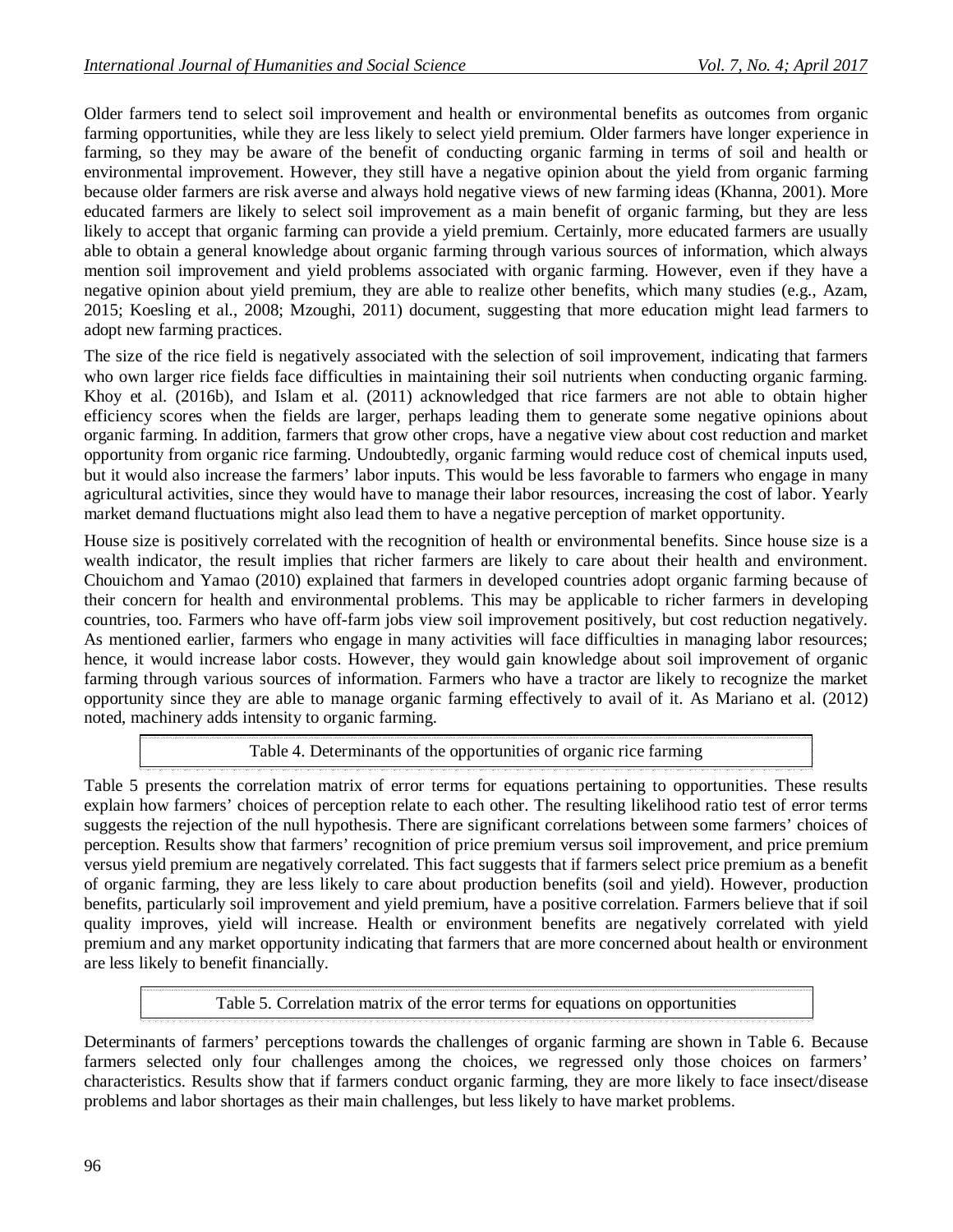Older farmers are less likely to select labor problems as a challenge of conducting organic farming due to the fact that older households tend to have an older child, leading to more farm labor availability. However, older farmers are more likely to choose market problems as the challenge for organic farming, suggesting that older heads of households that have more farming labor require a secure market to meet household expenditure needs. Compared to female household heads, male farmers are less likely to have labor challenges in organic farming. With more education, farmers are more concerned about insect/disease and market problems since they have garnered some information regarding the actual problems of conducting organic farming.

Farmers with more labor at their disposal are more likely to perceive that lack of fertilizer is a challenge for organic farming. Even if farmers have enough labor supply, which is favorable for conducting organic farming, the limited sources of organic fertilizer remain a key challenge. Results point out that farmers who engage in other farming activities are less likely to select insect/disease and labor problems as challenges since they already have sufficient capabilities, as a result of their experience from many farming activities, to manage these. Wealthier farmers (as indicated by larger house size) are less likely to regard lack of fertilizer as a challenge since they can procure organic fertilizer from various sources. Moreover, farmers who have off-farm jobs are less likely to perceive insect/disease problems as a challenge because they often have better farming knowledge compared to those without an off-farm job. Farmers with their own tractor view the labor-intensive nature of organic farming as the main challenge, but they are less likely to select market fluctuation as a challenge.

Table 6. Determinants of the challenges of organic rice farming

Table 7 presents the correlation matrix of error terms for the equations pertaining to challenges. The result of the likelihood ratio test of error terms suggests the rejection of the null hypothesis. Results show that farmers' selection of lack of fertilizer is negatively correlated with that of insect/ disease problems and labor-intensive practices. Moreover, the correlation between intensive labor and market fluctuation is also negative. However, only insect/disease problems and market fluctuation are positively correlated. The results suggest that farmers are likely to select only one main challenge in organic rice farming. They are not able to specify less important potential challenges due to their limited knowledge and skills.

Table 7. Correlation matrix of the error terms for equations on challenges

## *4. Conclusion and Recommendations*

This study documented some important points about the perceptions of Cambodian farmers regarding organic rice farming, as well as the determinants of those farmers' perceptions. On the one hand, results show that farmers, in the pool sample, believe that price premiums, and health or environmental benefits are among the highest benefits of organic rice farming. On the other hand, fewer farmers view soil improvement, cost reduction and yield premium as important issues. When examined separately, conventional farmers acknowledge price premium, market opportunities and health or environmental benefits as organic farming opportunities. While organic farmers identify price premium and health or environmental benefits as the opportunities, they assign more importance to soil improvement and cost reduction in shares as high as 32.1 percent and 36.9 percent, respectively, suggesting that organic farmers could realize significant gains in these respects from organic farming adoption. Surprisingly, fewer organic farmers believe that yield premium and market opportunities are the advantages of organic farming since they have experienced yearly yield and market fluctuations.

Labor-intensive requirements, lack of organic fertilizer, and market instability are the most important challenges perceived by farmers in the pool sample. In contrast, organic farmers acknowledge that intensive labor, lack of organic fertilizer, and insect/disease problems are key issues facing organic rice farmers. Conventional farmers believe that market instability, lack of organic fertilizer and labor-intensive production are the main obstacles. The difference in perception of market instability between organic and conventional farmers suggests that conventional farmers hold negative opinions about the organic market because there are no long-term contracts for organic farming. Organic farmers are more likely to recognize most of the opportunities (other than market opportunities); this result indicates that they are highly aware of the advantages of conducting organic farming. Older and better-educated farmers tend to accept the benefits accrued from soil and health or environment improvements, while they are less likely to view yield premium as significant.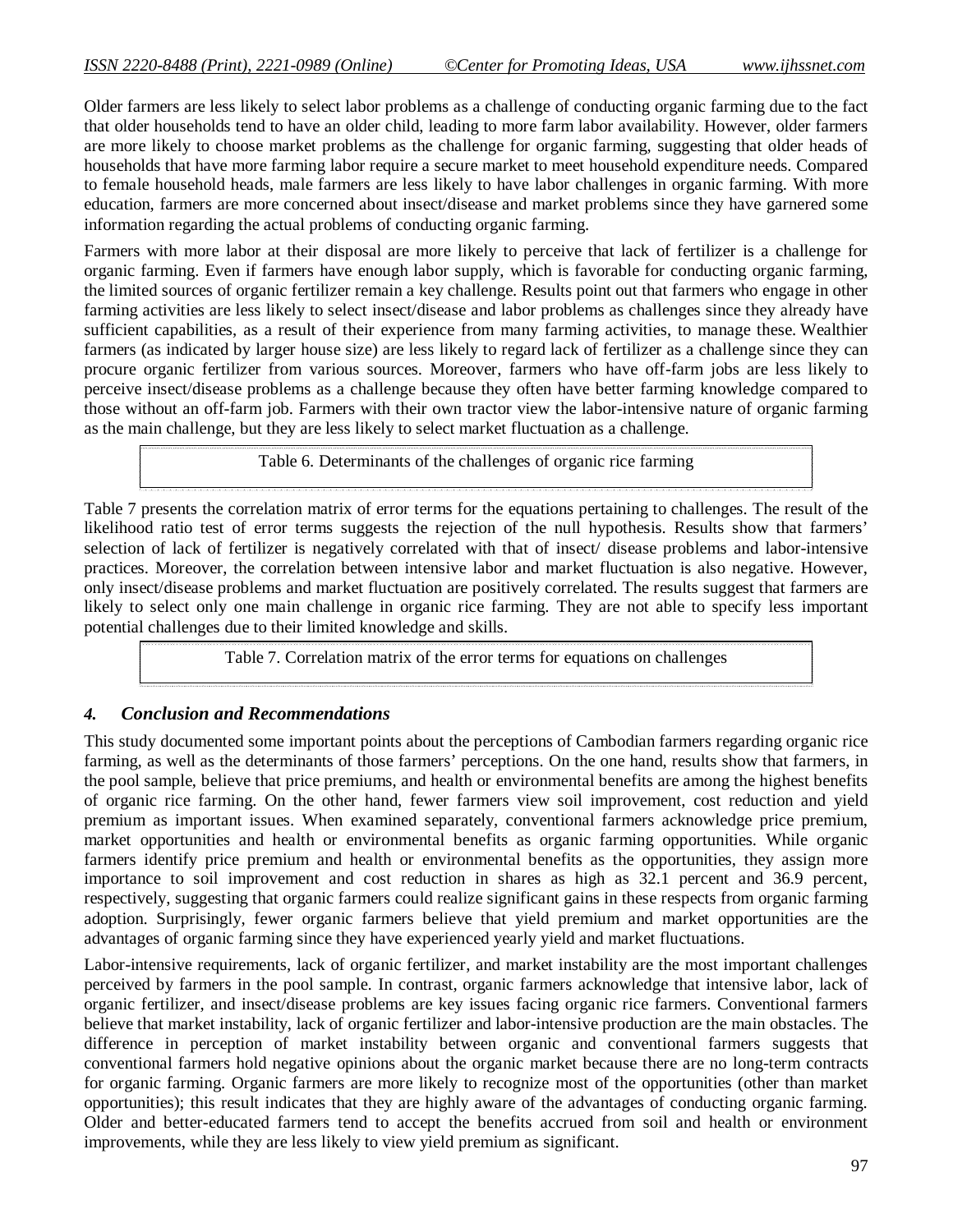With larger rice fields, farmers have a negative view towards soil improvement as being a benefit. Farmers growing other crops negatively view cost reduction and the market opportunities generated by organic rice farming. Since house size is a wealth indicator, it can be concluded that richer farmers are more likely to care about their health and environment. Farmers who have off-farm jobs perceive soil improvement positively, but cost reduction negatively. With a tractor, farmers are likely to perceive market opportunities since they can manage organic farming effectively to avail of them.

Organic farmers are more likely to face insect/disease problems and labor shortages as their main challenges, but less likely to have market problems. However, older farmers are less likely to view labor problems, but they are more likely to see market problems. Compared to female-headed farms, male-headed ones are less likely to have labor challenges for organic farming. More educated farmers are more concerned about insect/disease and market problems. Furthermore, farmers with access to a higher supply of labor are more likely to perceive the lack of fertilizer as the main challenge of organic farming. Farmers who engage in other farming activities are less likely to select insect/disease and labor problems as the key challenges of organic farming. However, wealthier farmers are less likely to regard lack of fertilizer as an important challenge of organic farming. Moreover, farmers who have off-farm jobs are less likely to view the insect/disease problem as a main challenge. Farmers with tractors perceive the labor-intensive atmosphere of organic farming as a challenge, but they are less likely to select market fluctuation in the survey.

Since most farmers are only aware that producing organic rice would provide higher prices and better health or environment, they miss the other benefits it brings, including soil improvement and cost reduction. Hence, to increase the adoption level and productivity of organic rice farming, its benefits should be extended to farmers through various kinds of training programs that farmers suggest. Securing yields and markets for organic rice by providing long-term contracts and improving farming techniques should also be a key promoter. Labor-intensive production and lack of organic fertilizer are the main challenges for organic farming. Therefore, smaller, local tools and mechanisms, which are suitable for small-scale production, should be invented and their use encouraged. To deal with the organic fertilizer problem, farmers should encourage using organic substances effectively, as well as creating cropping systems that help increase organic matter. Implementing our suggestions would hopefully contribute to improving organic rice farming in Cambodia.

## *References:*

- Azam, M.S. (2015). The Influence of socio-demographic factors in adopting organic farming practices. International Journal of Interdisciplinary and Multidisciplinary Studies, 2(5), 8-17.
- Bellon, R. M. (2001). Participatory research methods for technology evaluation: a manual for scientists working with farmers. Mexico, D.F.: CIMMYT.
- Cambodian Organic Agriculture Association (COrAA). (2011). Organic agriculture and food processing in Cambodia: status and potentials. Phnom Penh: COrAA. Retrieved from: http://www.coraa.org/page.php? id=8
- Cappellari, L., & Jenkins, S.P. (2003). Multivariate probit regression using simulated maximum likelihood. The Stata Journal, 3(3), 278-294.
- Cary, J., & Wilkinson, R. (1997). Perceived profitability and farmers' conservation behavior. Journal of Agricultural Economics, 48(1), 13–21.
- Chouichom, S., & Yamao, M. (2010). Comparing opinions and attitudes of organic and non-organic farmers towards organic rice farming system in North-eastern Thailand. Journal of Organic Systems, 5(1), 25-35.
- Conrado, V.D. (2010). Documentation of organic vegetable production in Region 2. Research Terminal Report.
- Gourieroux, C., & Monfont. A. (1996). Simulation-Based Econometric Methods. Oxford: Oxford University Press.
- Greene, W.H. (2003). Econometric Analysis. 5th ed. Upper Saddle River, NJ: Prentice–Hall.
- Hajivassiliou, V., & Ruud, P. (1994). Classical estimation methods for LDV models using simulation. In Handbook of Econometrics, eds. R. Engle and D. McFadden, vol. IV, 2383–2441. Amsterdam: North-Holland.
- Hall, K., & Rhoades, E. (2009, February). Ohio grain farmers' attitudes toward organic and non-organic farming methods. Paper presented at the Southern Association of Agricultural Scientists Agricultural Communication Session, Atlanta, GA.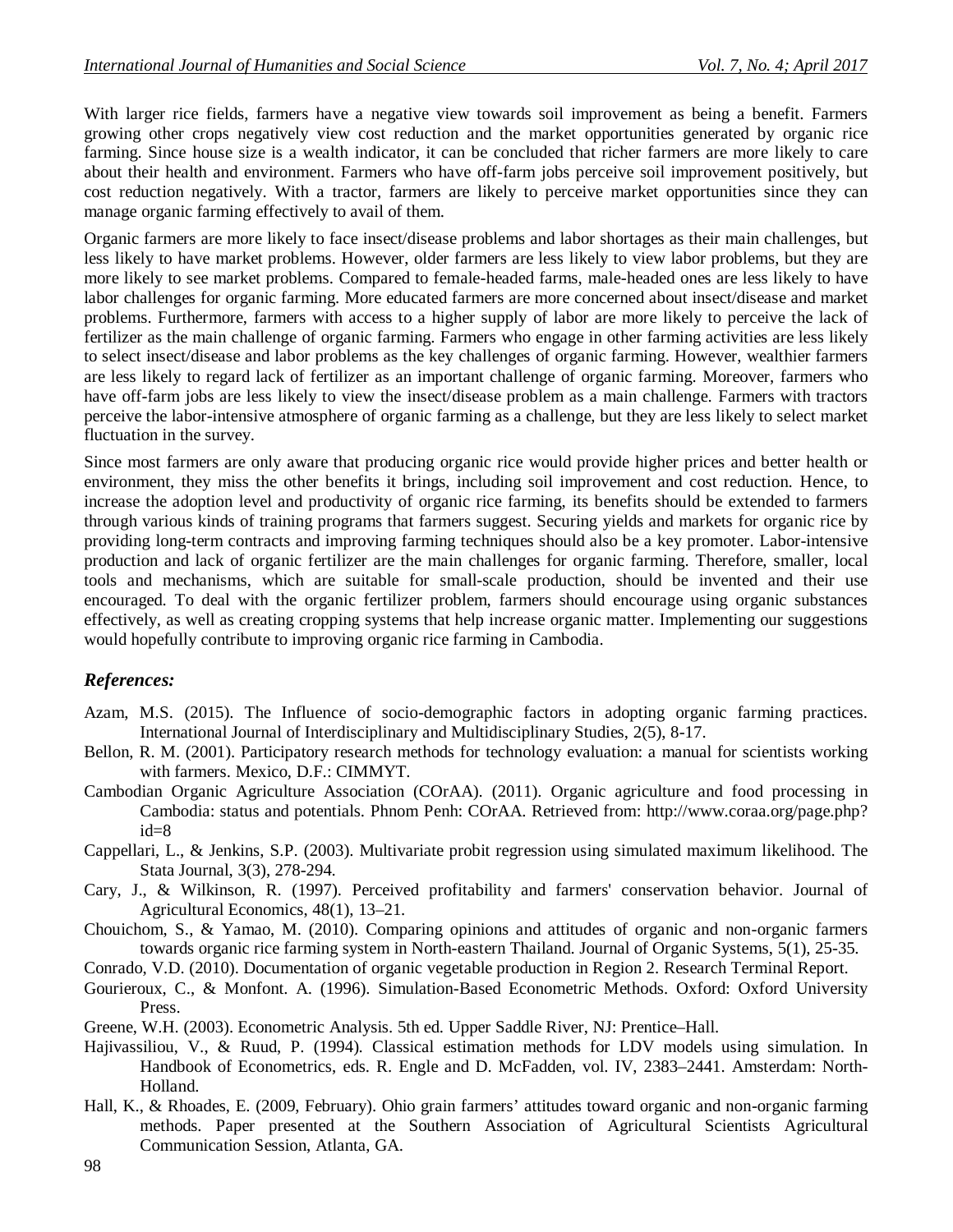- Hossain, S.T. (2012). Organic farming in populated area: Bangladesh an example of case study. Organic Eprints, pp. 105-113. Retrieved from: http://orgprints.org/29203/
- Islam, Z.K.M., Sipilainen, T., & Sumelius, J. (2011). Access to microfinance: does it matter for profit efficiency among small scale rice farmers in Bangladesh? Middle-East Journal of Scientific Research, 9(3), 311-323.
- Khaledi, M., Liaghati, H., Mohammadamini, M., & Weseen, S. (2011). Assessing the barriers to conversion to organic farming in Canada. Environmental Sciences, 8(2), 109-126.
- Khanna, M. (2001). Sequential adoption of site-specific technologies and its implications for nitrogen productivity: A double selectivity model. American Journal of Agricultural Economics, 83(1): 35-51.
- Khoy, R., Nanseki, T., & Chomei, Y. (2015). Impacts of organic rice farming on production performance in Cambodia: an application of propensity score matching. Japanese Journal of Farm Management, 53(2), 85-90.
- Khoy, R., Nanseki, T., & Chomei, Y. (2016a). Assessment of the premium on rice yield and rice income from adoption of organic rice farming for Cambodian farmers: an application of endogenous switching regression. Journal of Agricultural Economics and Development, 5(2), 33-44.
- Khoy, R., Nanseki, T., & Chomei, Y. (2016b). Profit efficiency of rice farmers in Cambodia: the differences between organic and conventional farming. Journal of Sustainable Development, 9(6), 34-45.
- Koesling, M., Flaten, O., & Lien, G. (2008). Factors influencing the conversion to organic farming in Norway. International Journal of Agricultural Resources, Governance and Ecology, 7(1/2), 78-95.
- Kristiansen, P., Taji, A., & Reganold, J. (2006). Organic agriculture: A global perspective. Victoria, Australia: CSIRO Publishing. Retrieved from http://orgprints.org/14043/
- Malab, B.S. (2011). Documentation of organic vegetable production in Region 1. Research Terminal Report.
- Mariano, M.J., Villano, R., & Fleming, E. (2012). Factors influencing farmers' adoption of modern rice technologies and good management practices in the Philippines. Agricultural Systems, 110, 41–53.
- Mccann, E., Sullivan, S., Erickson, D., & De Young, R. (1997). Environmental awareness, economic orientation, and farming practices: a comparison of organic and conventional famers. Environmental Management, 21(5), 747-758.
- Morgera, E, Caro, C.B., & Durán, G.M. (2012). Organic agriculture and the law (FAO legislative study 107). Rome: FAO.
- Musshoff, O., & Hirschauer, N. (2008). Adoption of organic farming in Germany and Austria: An integrative dynamic investment perspective. Agricultural Economics, 39, 135–145.
- Mzoughi, N. (2011). Farmers adoption of integrated crop protection and organic farming: Do moral and social concerns matter? Ecological Economics, 70(8), 1536–1545.
- Niemeyer, K., & Lombard, J. (2003). Identifying problems and potential of the conversion to organic farming in South Africa. Paper presented at the 41<sup>st</sup> annual conference of the Agricultural Economic Association of South Africa (AEASA), October 2-3, 2003, Pretoria, South Africa.
- Njeru, M.K. (2015). Challenges and benefits of organic farming among farmers in Nembure Division, Embu County-Kenya. International Journal of Humanities and Social Science, 5(12), 59-69.
- Piadozo, M.E.S., Lantican, F.A., Pabuayon, I.M., Quicoy, A.R., Suyat, A.M., & Maghirang, P.K.B. (2014). Rice farmers' concept and awareness of organic agriculture: implications for sustainability of Philippine organic agriculture program. Journal of the International Society for Southeast Asian Agricultural Sciences, 20(2), 142-156.
- Ponti, D.T., Rijk, B., & Ittersum, M.K. (2012). The crop yield gap between organic and conventional agriculture. Agricultural Systems, 108, 1-9.
- Sa, K. (2011). Organic rice farming systems in Cambodia: socio-economic impact of smallholder systems in Takeo Province. International Journal of Environmental and Rural Development, 2(1), 115-119.
- Schneeberger, W., Darnhofer, I., & Eder, M. (2002). Barriers to the adoption of organic farming by cash-crop producers in Austria. American Journal of Alternative Agriculture, 17(01), 24-31.
- Sheeder, R., & Lynne, G. (2009). Empathy conditioned conservation: "walking in the shoes of others" as a conservation farmer. Agricultural and Applied Economics Association's Annual Meeting, Milwaukee, WI, July 26–28.
- Stern, S. (1997). Simulation-based estimation. Journal of Economic Literature 35, 2006–2039.
- Suresh Reddy, B. (2010). Organic farming: status, issues and prospects a review. Agricultural Economics Research Review, 23, 343-358.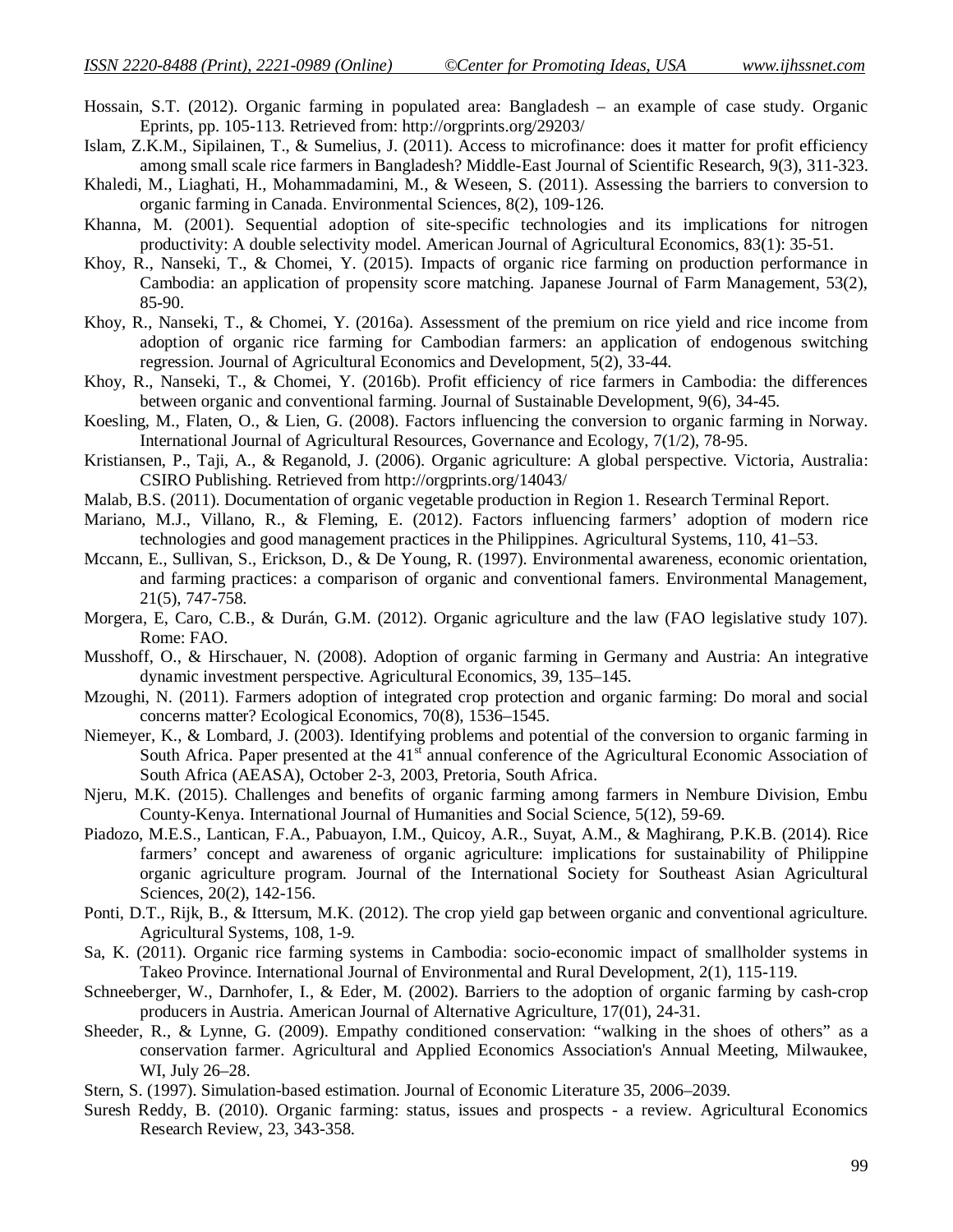Taing, K. (2008). Economic analysis of organic-culture rice in rural household economy: case studies in Tram Kork and Chumkiri District (Master's Thesis). Available from Royal University of Agriculture, Phnom Penh, Cambodia. p. 66-72.

Figures and Tables



**Figure 1. Farmers' perception of opportunities towards organic rice farming**



**Figure 2. Farmers' perceptions of challenges towards organic rice farming**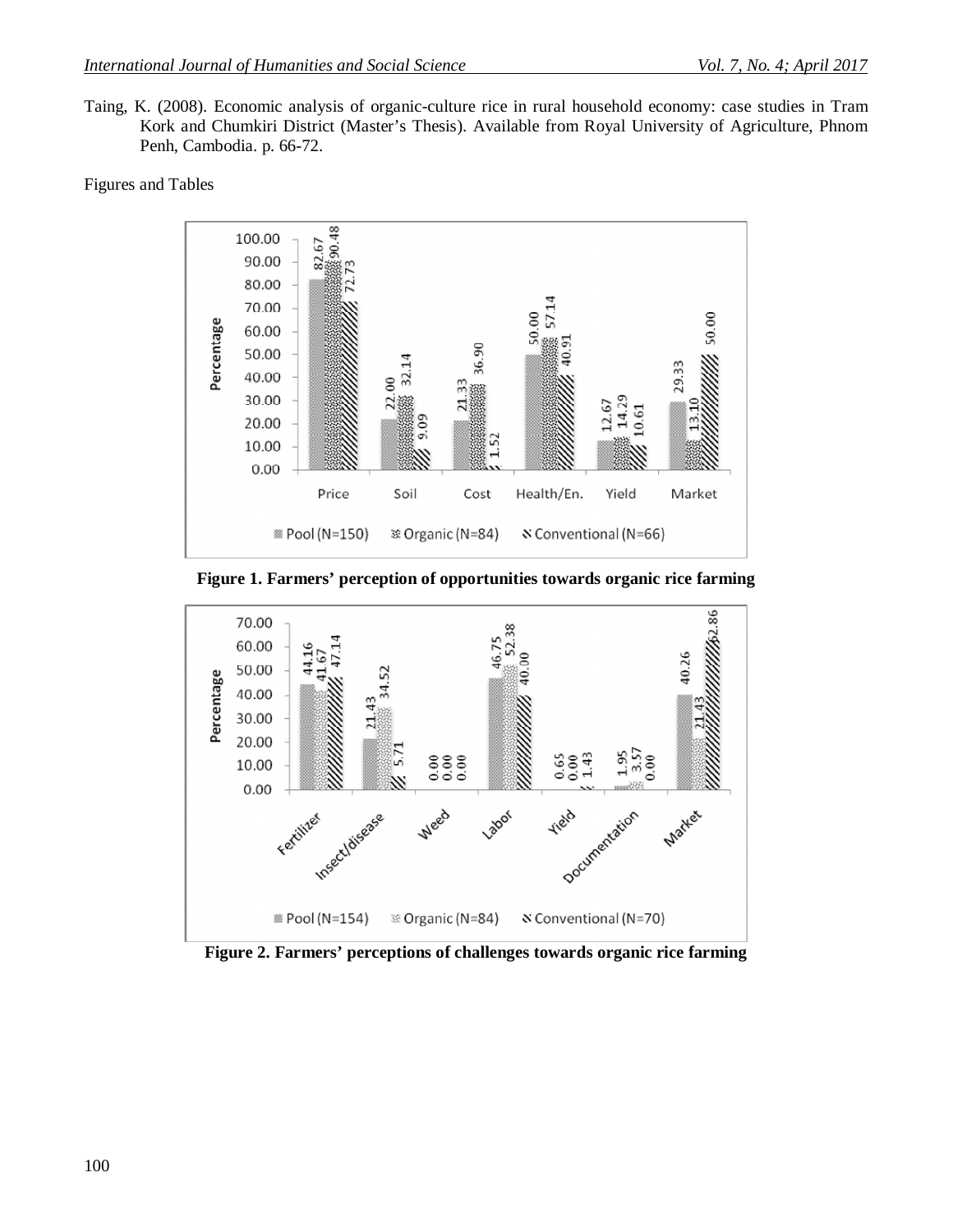| Variable                         | Definition                                                        |
|----------------------------------|-------------------------------------------------------------------|
| Opportunities of organic farming |                                                                   |
| Price premium                    | Does organic rice farming provide price premium?                  |
| Soil improvement                 | Does organic rice farming improve quality of farm soil?           |
| Cost reduction                   | Does organic rice farming reduce production cost?                 |
| Health/Environment benefit       | Does organic rice farming benefit to our health and environment?  |
| Yield premium                    | Does organic rice farming result in higher yield?                 |
| Market opportunities             | Does organic rice product have higher demand?                     |
| Challenges of organic farming    |                                                                   |
| Lack of organic fertilizer       | Do you have enough organic fertilizer to apply in organic field?  |
| Insect & disease problems        | Is it difficult to control insect and disease in organic field?   |
| Weed problems                    | Is it difficult to control weed in organic field?                 |
| Intensive labor                  | Does organic farming require many labors?                         |
| Yield lose                       | Does organic rice farming result in lower yield?                  |
| Documentation problems           | Is it difficult to fill and process the document of organic rice? |
| Market instability               | Is it difficult to sell organic product?                          |

# **Table 1. List of opportunities and challenges for organic rice farming**

#### **Table 2. Description of variables included in the regression analysis**

| Variable      | Definition                                               | Unit           |
|---------------|----------------------------------------------------------|----------------|
| Adopter       | $= 1$ if farmer produces organic rice                    | Dummy          |
| Age           | Age of household head                                    | Years          |
| Gender        | $= 1$ if household head is male                          | Dummy          |
| Education     | Years of schooling of household head                     | Year           |
| Farming labor | Number of family labors available for rice farming       | Person         |
| Rice field    | Total rice field size farmers owned                      | Ha             |
| Other farming | $= 1$ if farmers have other farm activities besides rice | Dummy          |
| House size    | The square meter of house farmers owned                  | $\mathbf{M}^2$ |
| Off farm      | $= 1$ if farmers have off-farm job                       | Dummy          |
| Own-tractor   | $= 1$ if farmers have two-wheel tractor                  | Dummy          |

#### **Table 3. Characteristics and comparison between organic and conventional farmers**

|               |        | Pool sample<br>$(N=170)$ |        | Organic<br>$(N=84)$ |        | Conventional<br>$(N=86)$ |            |                   |
|---------------|--------|--------------------------|--------|---------------------|--------|--------------------------|------------|-------------------|
| Variable      | Mean   | <b>SD</b>                | Mean   | <b>SD</b>           | Mean   | <b>SD</b>                | Difference | Test <sup>a</sup> |
| Adopter       | 0.494  | 0.501                    |        |                     |        |                          |            |                   |
| Age           | 46.318 | 11.135                   | 47.345 | 9.930               | 45.314 | 12.172                   | 2.031      | 1.191             |
| Gender        | 0.906  | 0.293                    | 0.940  | 0.238               | 0.872  | 0.336                    | 0.068      | 1.527             |
| Education     | 6.071  | 3.486                    | 7.107  | 3.058               | 5.058  | 3.595                    | 2.049      | 3.9984***         |
| Farming labor | 2.824  | 0.969                    | 2.845  | 1.047               | 2.802  | 0.892                    | 0.043      | 0.288             |
| Rice field    | 1.064  | 0.557                    | 1.167  | 0.521               | 0.964  | 0.576                    | 0.203      | $2.4118**$        |
| Other farming | 0.288  | 0.454                    | 0.440  | 0.499               | 0.140  | 0.349                    | 0.301      | 4.3312***         |
| House size    | 38.654 | 12.403                   | 39.354 | 12.383              | 37.971 | 12.458                   | 1.383      | 0.726             |
| Off farm      | 0.212  | 0.410                    | 0.262  | 0.442               | 0.163  | 0.371                    | 0.099      | 1.581             |
| Own-tractor   | 0.200  | 0.401                    | 0.250  | 0.436               | 0.151  | 0.360                    | 0.099      | 1.611             |

Note: <sup>a</sup>t test is used for continuous variable and probability test for binary variables; \*, \*\*, \*\*\* significant at 90%, 95%, and 99% respectively.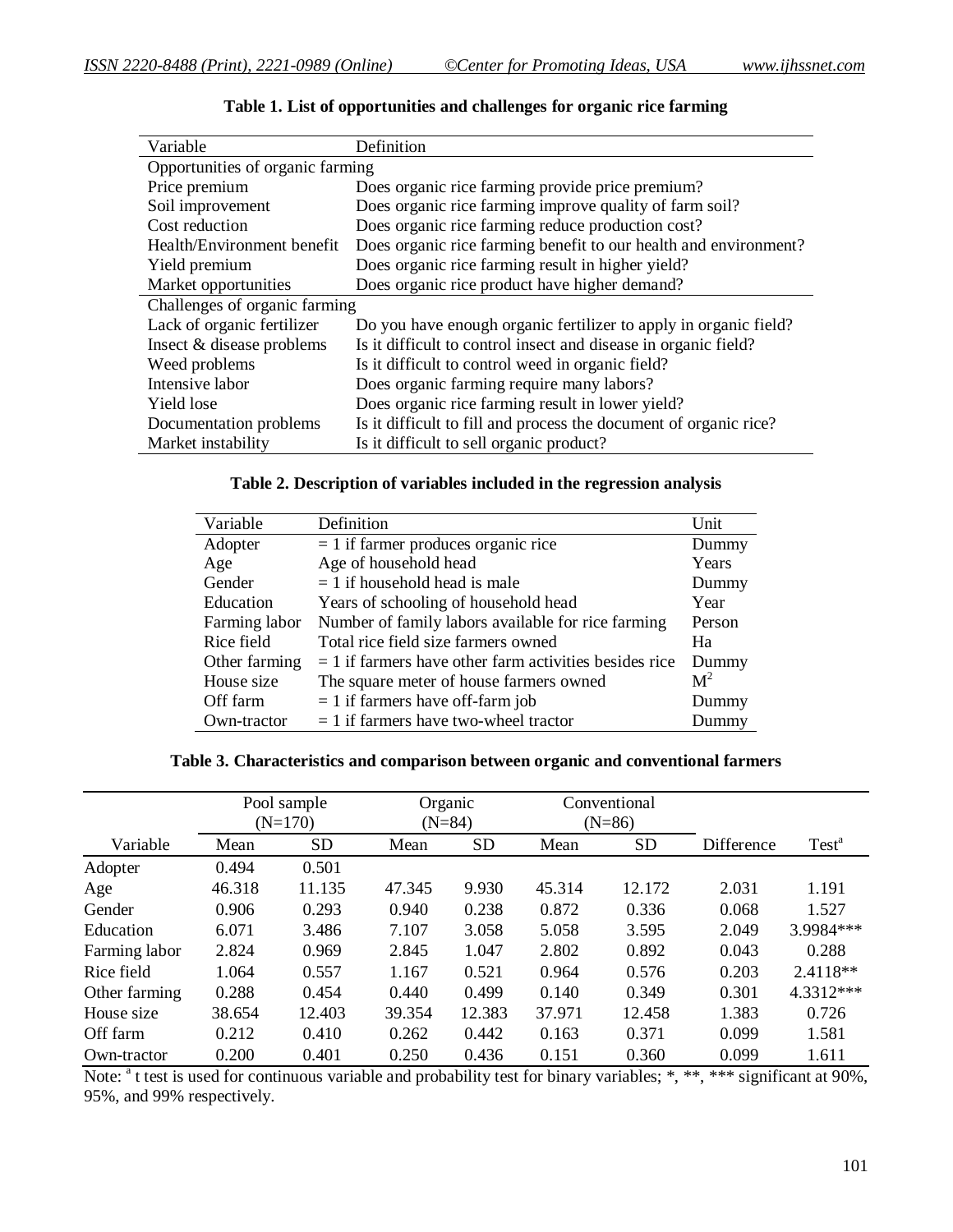| Variable                                                                                   | Price      |           | Soil               |           | Cost        |           | Health/Environment |           | Yield            |           | Market      |           |
|--------------------------------------------------------------------------------------------|------------|-----------|--------------------|-----------|-------------|-----------|--------------------|-----------|------------------|-----------|-------------|-----------|
|                                                                                            | Coef.      | <b>SD</b> | Coef.              | <b>SD</b> | Coef.       | <b>SD</b> | Coef.              | <b>SD</b> | Coef.            | <b>SD</b> | Coef.       | <b>SD</b> |
| Adopter                                                                                    | $0.906***$ |           | $0.318$ 1.139***   | 0.374     | $2.412***$  | 0.529     | $0.421*$           | 0.256     | 0.308            | 0.312     | $-0.984***$ | 0.299     |
| Age                                                                                        | 0.005      | 0.015     | $0.031**$          | 0.014     | $-0.001$    | 0.016     | $0.021*$           | 0.012     | $-0.034**0.015$  |           | $-0.011$    | 0.013     |
| Gender                                                                                     | 0.582      | 0.425     | $-0.683$           | 0.472     | 0.094       | 0.667     | 0.225              | 0.393     | 0.424            | 0.546     | $-0.541$    | 0.462     |
| Education                                                                                  | 0.009      | 0.048     | $0.099**$          | 0.048     | 0.018       | 0.055     | $-0.001$           | 0.038     | $-0.088*0.050$   |           | $-0.026$    | 0.039     |
| Farming labor                                                                              | $-0.046$   | 0.141     | 0.077              | 0.139     | 0.061       | 0.17      | $-0.172$           | 0.119     | $-0.226$ $0.181$ |           | 0.249       | 0.159     |
| Rice field                                                                                 | $-0.168$   | 0.282     | $-0.72*$           | 0.375     | $-0.273$    | 0.354     | $-0.322$           | 0.241     | $-0.055$ 0.288   |           | 0.204       | 0.255     |
| Other farming                                                                              | $-0.529$   | 0.362     | 0.298              | 0.319     | $-1.134***$ | 0.39      | 0.416              | 0.288     | $-0.123$         | 0.379     | $-1.205***$ | 0.455     |
| House size                                                                                 | $-0.018$   | 0.013     | $-0.002$           | 0.013     | $-0.004$    | 0.014     | $0.032***$         | 0.011     | 0.01             | 0.012     | $-0.01$     | 0.012     |
| Off farm                                                                                   | $-0.183$   | 0.342     | $0.746**$          | 0.332     | $-0.775*$   | 0.457     | $-0.424$           | 0.289     | 0.044            | 0.373     | 0.102       | 0.396     |
| Own-tractor                                                                                | 0.295      | 0.415     | $-0.267$           | 0.417     | 0.535       | 0.352     | $-0.431$           | 0.308     | 0.152            | 0.346     | $0.599*$    | 0.337     |
| Constant                                                                                   | 0.917      |           | $0.943 - 2.834***$ | 0.987     | $-2.201**$  | 1.096     | $-1.781**$         | 0.788     | 0.612            | 0.942     | 0.596       | 0.827     |
| Log likelihood = -347.55559; N = 150; Chi <sup>2</sup> = 138.5; Prob> Chi <sup>2</sup> = 0 |            |           |                    |           |             |           |                    |           |                  |           |             |           |

**Table 4. Determinants of the opportunities of organic rice farming**

Note: \*, \*\*, \*\*\* significant at 90%, 95%, and 99% respectively

# **Table 5. Correlation matrix of the error terms for equations on opportunities**

| Error terms                                                                                          | Coef.       | Std. Err. | Z       | P > z |  |  |  |  |
|------------------------------------------------------------------------------------------------------|-------------|-----------|---------|-------|--|--|--|--|
| Rho (price $\&$ soil)                                                                                | $-0.370**$  | 0.160     | $-2.32$ | 0.021 |  |  |  |  |
| Rho (price $\&$ cost)                                                                                | $-0.310$    | 0.214     | $-1.45$ | 0.146 |  |  |  |  |
| Rho (price $&$ health)                                                                               | 0.002       | 0.141     | 0.02    | 0.988 |  |  |  |  |
| Rho (price & yield)                                                                                  | $-0.345*$   | 0.181     | $-1.90$ | 0.057 |  |  |  |  |
| Rho (price & market)                                                                                 | 0.048       | 0.162     | 0.30    | 0.767 |  |  |  |  |
| Rho (soil $&cost$ )                                                                                  | 0.080       | 0.185     | 0.43    | 0.665 |  |  |  |  |
| Rho (soil $&$ health)                                                                                | 0.056       | 0.162     | 0.34    | 0.731 |  |  |  |  |
| Rho (soil & yield)                                                                                   | 0.389**     | 0.174     | 2.24    | 0.025 |  |  |  |  |
| Rho (soil $&$ market)                                                                                | 0.145       | 0.287     | 0.50    | 0.614 |  |  |  |  |
| Rho (cost $&$ health)                                                                                | 0.186       | 0.165     | 1.13    | 0.259 |  |  |  |  |
| Rho (cost & yield)                                                                                   | 0.241       | 0.171     | 1.42    | 0.157 |  |  |  |  |
| Rho (cost $\&$ market)                                                                               | $-0.136$    | 0.224     | $-0.61$ | 0.544 |  |  |  |  |
| Rho (health $&$ yield)                                                                               | $-0.463***$ | 0.154     | $-3.00$ | 0.003 |  |  |  |  |
| Rho (health $\&$ market)                                                                             | $-0.711***$ | 0.102     | $-6.96$ | 0.000 |  |  |  |  |
| Rho (yield & market                                                                                  | 0.308       | 0.180     | 1.71    | 0.086 |  |  |  |  |
| <sup>1</sup> Likelihood ratio test of rho $12 = \text{rho}13 =  = \text{rho}46 = \text{rho}56 = 0$ : |             |           |         |       |  |  |  |  |
| $chi^2(15) = 49.4009$ ; Prob > $chi^2 = 0.0000$                                                      |             |           |         |       |  |  |  |  |

Note: \*, \*\*, \*\*\* significant at 90%, 95%, and 99% respectively; 1: all Rho listed in first column